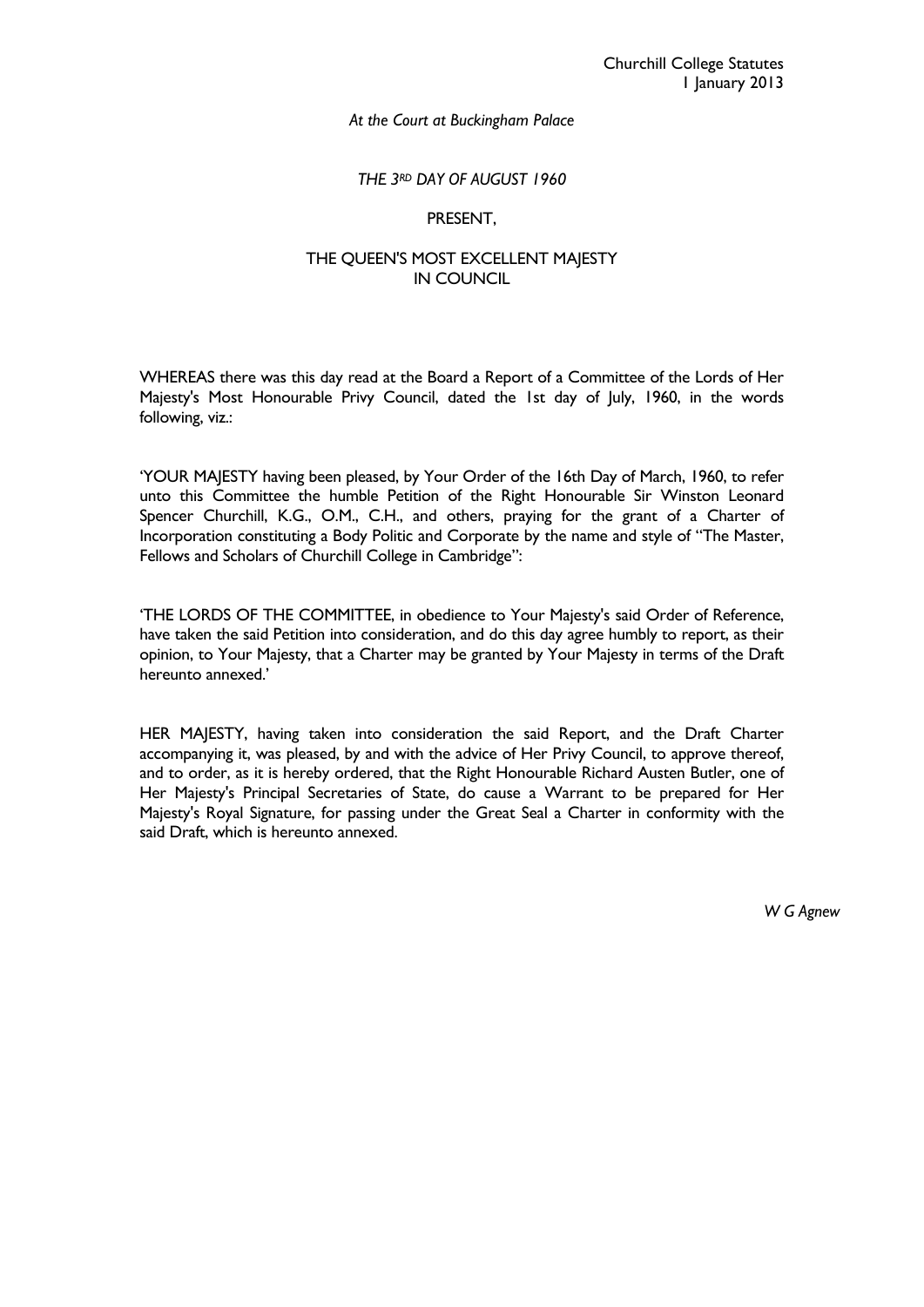# **ELIZABETH THE SECOND**

BY THE GRACE OF GOD OF THE UNITED KINGDOM OF GREAT BRITAIN AND NORTHERN IRELAND AND OF OUR OTHER REALMS AND TERRITORIES QUEEN, HEAD OF THE COMMONWEALTH, DEFENDER OF THE FAITH.

 *To all to whom these Presents shall come, Greeting!*

WHEREAS a Petition has been presented unto Us by Our right trusty and well-beloved Counsellor Sir Winston Leonard Spencer Churchill, Knight of Our Most Noble Order of the Garter, Member of the Order of Merit, Member of the Order of the Companions of Honours; Our right trusty and well-beloved Edgar Douglas Baron Adrian, Member of the Order of Merit; Our trusty and well-beloved Noel Gilroy Annan, Officer of Our Most Excellent Order of the British Empire, and William John Carron, Esquires; Our right trusty and well-beloved Counsellor Oliver Viscount Chandos, Companion of Our Distinguished Service Order, upon whom has been conferred the Decoration of the Military Cross; Our trusty and well-beloved Sir John Douglas Cockcroft, Member of the Order of Merit, Knight Commander of Our Most Honourable Order of the Bath, Commander of Our Most Excellent Order of the British Empire; Brian Westerdale Downs, Esquire; Sir Alexander Fleck, Knight Commander of Our Most Excellent Order of the British Empire; Our right trusty and well-beloved Frederick Baron Godber; Marshal of Our Royal Air Force Our right trusty and well-beloved Arthur William Baron Tedder, Knight Grand Cross of Our Most Honourable Order of the Bath; Our trusty and well-beloved Sir Alexander Robertus Todd, Knight and Our right trusty and well-beloved Ronald Morce Baron Weeks, Knight Commander of Our Most Honourable Order of the Bath, Commander of Our Most Excellent Order of the British Empire, Companion of Our Distinguished Service Order, upon whom have been conferred the Decoration of the Military Cross and the Territorial Decoration, which sheweth:

 That funds have been raised by public subscription to establish and carry on at Cambridge a College to be called Churchill College as a memorial to the said Sir Winston Leonard Spencer Churchill:

 That the petitioners are the trustees of those funds and hold the same upon the trusts of a trust deed dated the sixth day of May in the year of our Lord One thousand nine hundred and fifty-eight (the trustees for the time being of which trust deed are hereinafter called 'the Churchill Trustees'):

 And that the Petitioners as such trustees have begun the building of the College and have appointed a Master-elect thereof, namely the said Sir John Douglas Cockcroft and have appointed certain Fellows-designate thereof and that the said College will shortly open for the reception of students:

 AND WHEREAS by the said Petition the Petitioners have most humbly prayed that We would be graciously pleased to grant a Charter in such terms as might seem to Us proper for the purpose of constituting the Master, Fellows and Scholars of the said College a body corporate:

 AND WHEREAS We have taken the said Petition into Our Royal Consideration and are minded to accede thereto.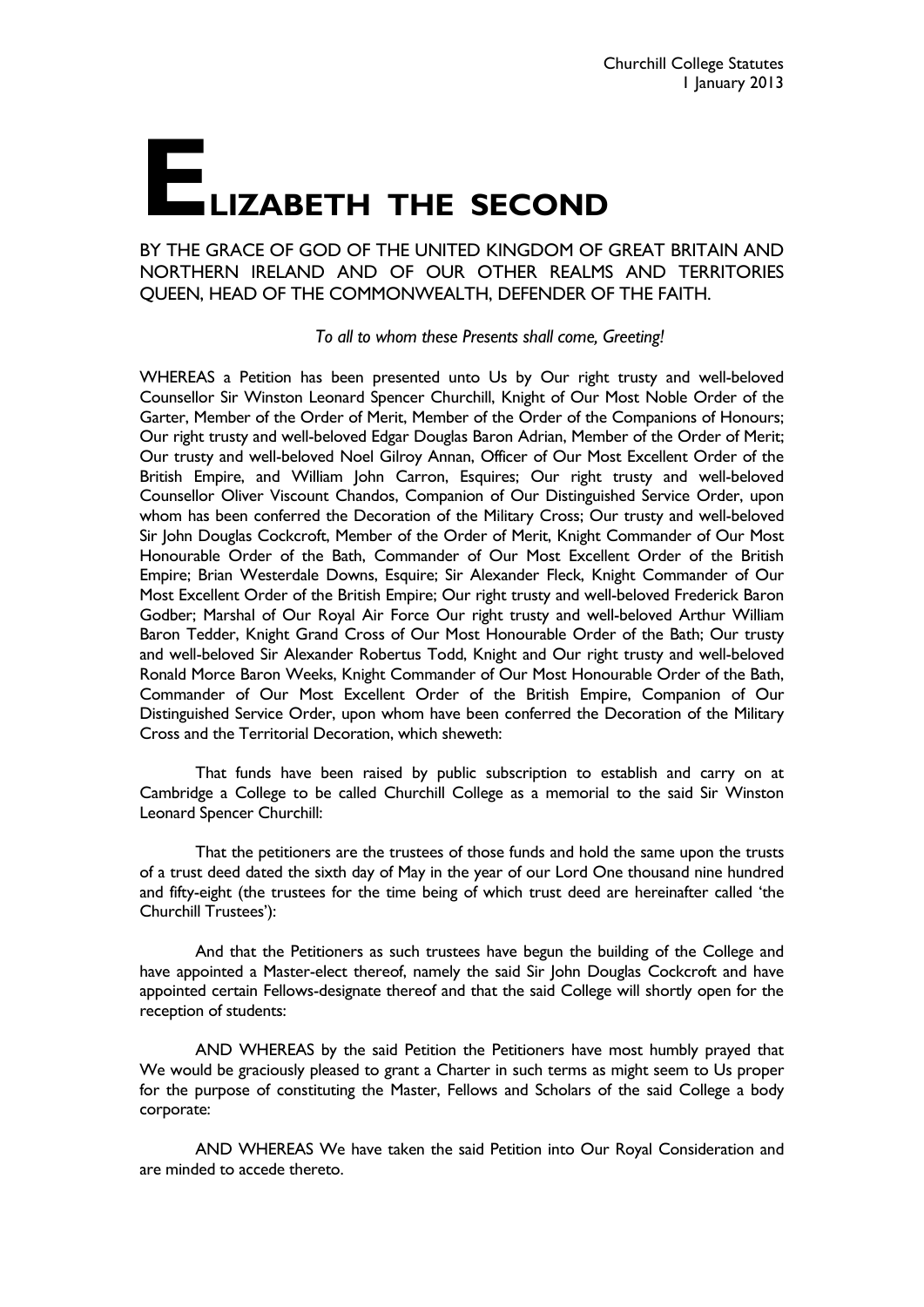NOW THEREFORE KNOW YE that We by virtue of Our Royal Prerogative in that behalf and of all other powers enabling Us so to do of Our especial grace, certain knowledge and mere motion have granted, willed, directed and ordained and by these Presents do for Us, Our Heirs and Successors grant, will direct and ordain as follows:

- 1. The first Master and first Fellows of the College and all such persons as may hereafter become members of the body corporate hereby constituted shall for ever hereafter be one body politic and corporate by the name and style of `The Master, Fellows and Scholars of Churchill College in Cambridge' (hereinafter referred to as `the College') and by the same name shall have perpetual succession and a Common Seal with power to break, alter and make anew the said Seal from time to time at their will and pleasure and by the same name shall and may sue and be sued in all Courts and before all Justices of Us, Our Heirs and Successors.
- 2. By the same name they shall have full power and capacity to accept, acquire and hold any personal property whatsoever and shall also without any further authority by virtue of this Our Charter have full power and capacity (without licence in mortmain) to accept, acquire and hold any lands and hereditaments situate in Our United Kingdom of Great Britain and Northern Ireland and they shall have full power to dispose of either by way of sale or lease and to exchange, mortgage, charge, improve, manage, develop, turn to account or otherwise deal with all or any part of such property real or personal belonging to the College upon such terms and such manner as they shall see fit and also to do all other matters incidental or appertaining to a body corporate. Provided always that nothing in this Article shall be deemed to empower the College to dispose of or deal with its property in the manner above mentioned without first obtaining such consent (if any) as would otherwise be required by law.
- 3. The College is incorporated and shall be conducted with the following objects:
	- (a) To advance education, learning and research especially in the field of science and technology.
	- (b) To provide a College wherein members of Our University of Cambridge may work for degrees in that University, or may carry out post-graduate studies or other special studies at Cambridge, provided that no member of the College, or any candidate for membership, shall be subject to any test of a religious, political or social character.<sup>1</sup>
	- (c) To acquire and take over such property and liabilities of the Churchill Trustees as they may transfer to it.

 $\frac{1}{1}$ 

This proposal was approved by Her Majesty the Queen in Council, on the  $20<sup>th</sup>$  day of September 1966. In order to allow the admission of women, a proposal to change Article 3b of the Charter was approved by a Special Statute passed unanimously by the Governing Body at their  $26<sup>th</sup>$  Meeting held on the  $23<sup>rd</sup>$  April, 1966 in accordance with procedure laid down in Article 9 of the Charter. Article 3b of the Charter formerly read:

*<sup>&</sup>quot;To provide for men (who are members of Our University of Cambridge) a College wherein they may work for degrees in that University or may carry out post-graduate studies or other special studies at Cambridge, provided that no member of the College or any candidate for membership shall be subject to any test of a religious, political or social character."*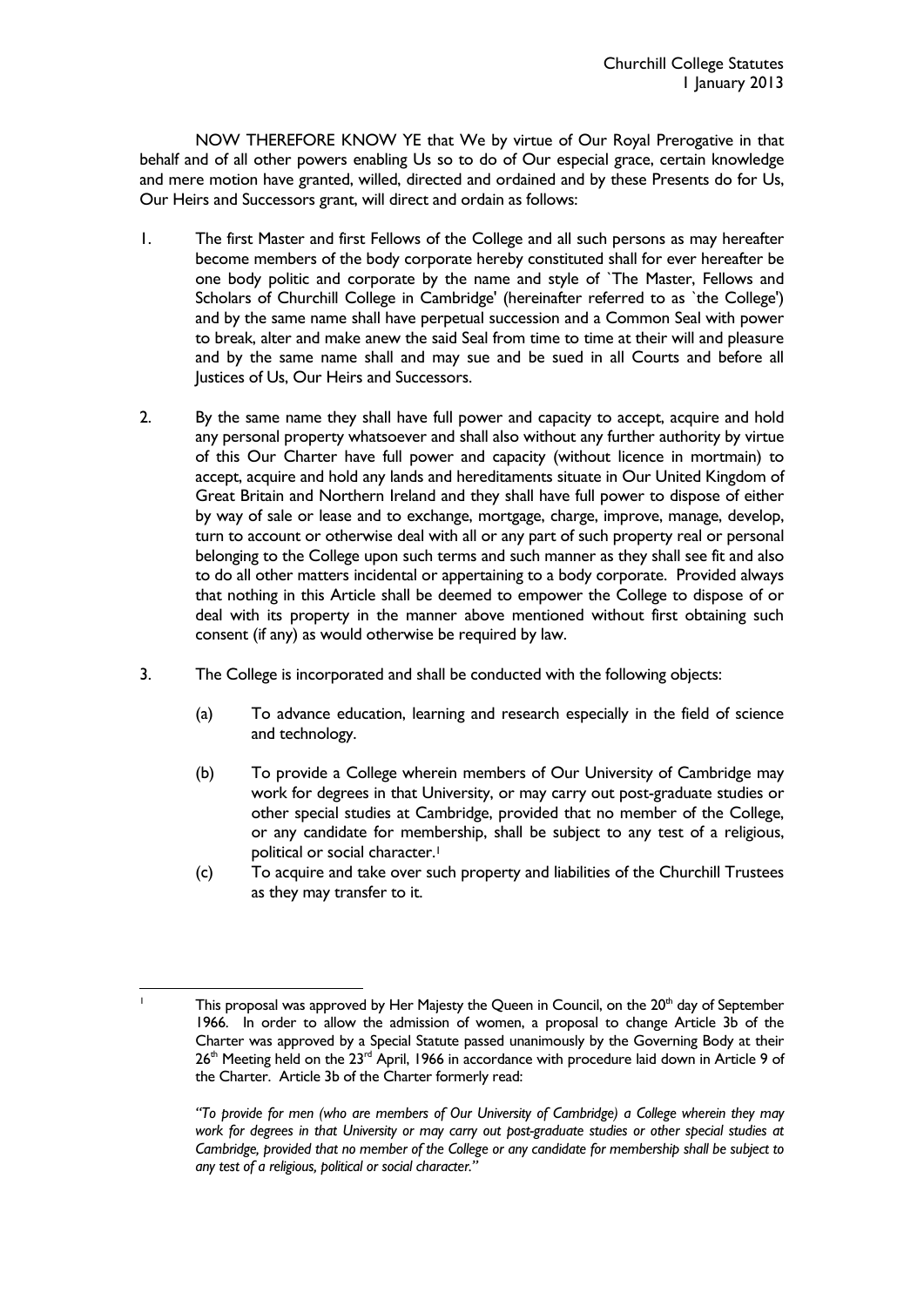- (d) To apply the money of the College including any money acquired and taken over as aforesaid to the purposes of the College with power to invest as prescribed in the Statutes of the College.
- (e) To administer any trusts or schemes for purposes connected with the objects of the College.
- (f) To do all such other things as are incidental or conducive to the carrying out of the above objects.
- 4. The College shall have power subject to the Statutes of Our University of Cambridge to present candidates for matriculation by that University.
- 5. The first Visitor of the College shall be our most dearly beloved Husband and most faithful Counsellor Philip Duke of Edinburgh, Knight of Our Most Noble Order of the Garter, Knight of Our Most Ancient and Most Noble Order of the Thistle, Grand Master of Our Most Excellent Order of the British Empire. Subsequent to him the Visitor of the College shall be appointed in manner prescribed by the Statutes of the College.
- 6. The first Master of the College shall be the said Sir John Douglas Cockcroft. Such persons as at the date of this Our Charter have with their consent been appointed by the Churchill Trustees Fellows-designate of the College shall be the first Fellows of the College. The Statutes of the College shall apply to the first Master and first Fellows as if they had been appointed pursuant to the Statutes. Any subsequent Master of the College or further Fellows of the College shall be appointed in manner prescribed by the Statutes of the College.2
- 7. The government of the College shall be conducted in accordance with the Statutes of the College.
- 8. The first Statutes of the College shall be the Statutes annexed to this Our Charter. The Governing Body of the College shall however have power to repeal, amend and add to the Statutes of the College provided that:

- *1 "The Governing Body shall as soon as possible after the grant of the Royal Charter, determine by resolution as regards each of the first Fellows who are appointed by the Charter under which Title he is to be deemed to hold his Fellowship, and, where necessary for the purpose of these Statutes, for what period of office he is deemed to have been appointed; and he shall thereafter be deemed to hold office accordingly.*
- *2 Where under the foregoing Statutes there is specified for the membership of any body or as a quorum or for the making of any request or doing any other act a particular number of Fellows, then, if and so long as the number specified exceeds two-thirds of the total number of Fellows other than the Vice-Master, there shall be deemed to be substituted for the number specified a figure equal to two-thirds of the total number of Fellows other than the Vice-Master. This provision shall however cease to operate as soon as there are at least twenty Fellows other than the Vice-Master.*
- *3 The first Master and first Fellows shall make the respective declarations required by Statute III and Statute XVIII as soon as convenient after the grant of the Royal Charter, but shall be deemed to have taken up office from the date of such grant."*

 $\frac{1}{2}$ Prior to the revision of the Statutes approved by Her Majesty the Queen in Council on the  $15<sup>th</sup>$ day of May 1996 a former Statute XXXVI specified the following Initial Provisions: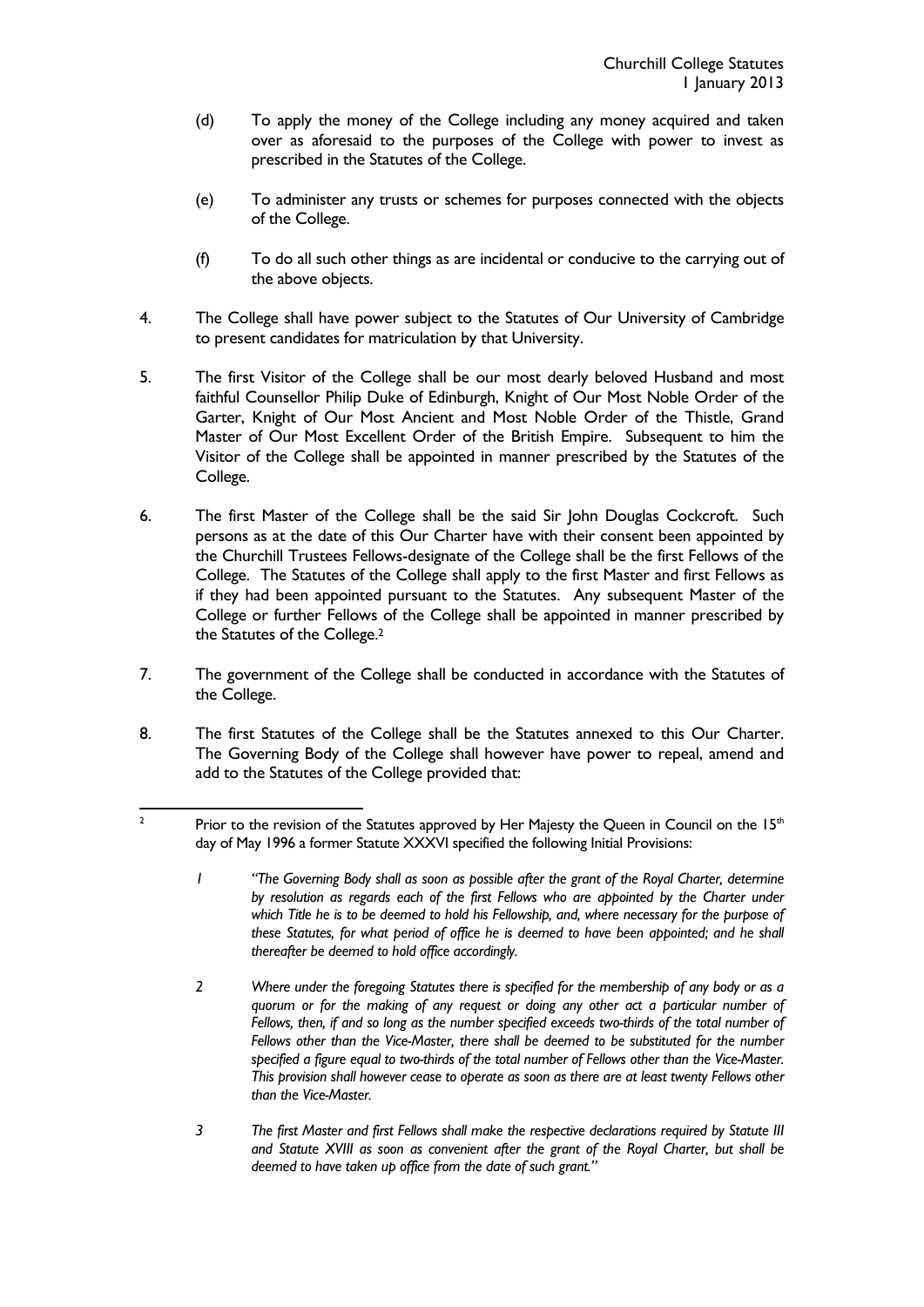- (a) Any proposal to alter the Statutes is approved by not less than two-thirds of the members of the Governing Body present and voting at the meeting when the alteration is considered. Not less than fourteen days' notice shall be given of such meeting;
- (b) No alteration of the Statutes shall have any force or effect if it be repugnant to the provisions of this Our Charter or to the laws of Our Realm or to the provisions of such Statutes of the University as may from time to time be made to govern the relation of the Colleges to the University;
- (c) Notice of any proposed alteration of the Statutes shall be given to the University before the proposed alteration is submitted to the Lords of Our Most Honourable Privy Council;
- (d) A Statute which affects the University shall not be altered except with the consent of the University;
- (e) No alteration shall have effect until it shall have been approved by the Lords of Our Most Honourable Privy Council, of which approval a Certificate under the hand of the Clerk of Our said Privy Council shall be conclusive evidence.
- 9. The Governing Body of the College may from time to time repeal, amend or add to the provisions of this Our Charter by a Special Statute in that behalf and such repeal, amendment or addition shall when allowed by Us, Our Heirs and Successors in Council become effectual so that this Our Charter shall thence-forward continue and operate as though it had been originally granted and made as so repealed, amended or added to. This Article shall apply to this Our Charter as altered, amended or added to in manner aforesaid. A Special Statute is one passed at a Meeting of the Governing Body specially summoned for the purpose at not less than fourteen days' notice.

 At least half of the Governing Body must be present at the Meeting and two-thirds of those present must vote in favour of the Special Statute.

10. Reference herein to the Statutes of the College shall be deemed to refer to such Statutes as are for the time being in force.

 AND LASTLY WE do by these Presents for Us, Our Heirs and Successors grant and declare that these Our Letters shall be in all things valid and effectual in law according to the true intent and meaning thereof and shall be taken, construed and adjudged in the most favourable and beneficial sense for the best advantage of the College as well in Our Courts of Record as elsewhere by all Judges, Justices, Officers, Ministers and other subjects whatsoever of Us, Our Heirs and Successors, any non-recital, mis-recital or other omission, defect or thing to the contrary notwithstanding.

IN WITNESS whereof We have caused these Our Letters to be made Patent.

 WITNESS Ourself at Westminster the sixth day of September in the ninth year of Our Reign.

# **BY WARRANT UNDER THE QUEEN'S SIGN MANUAL**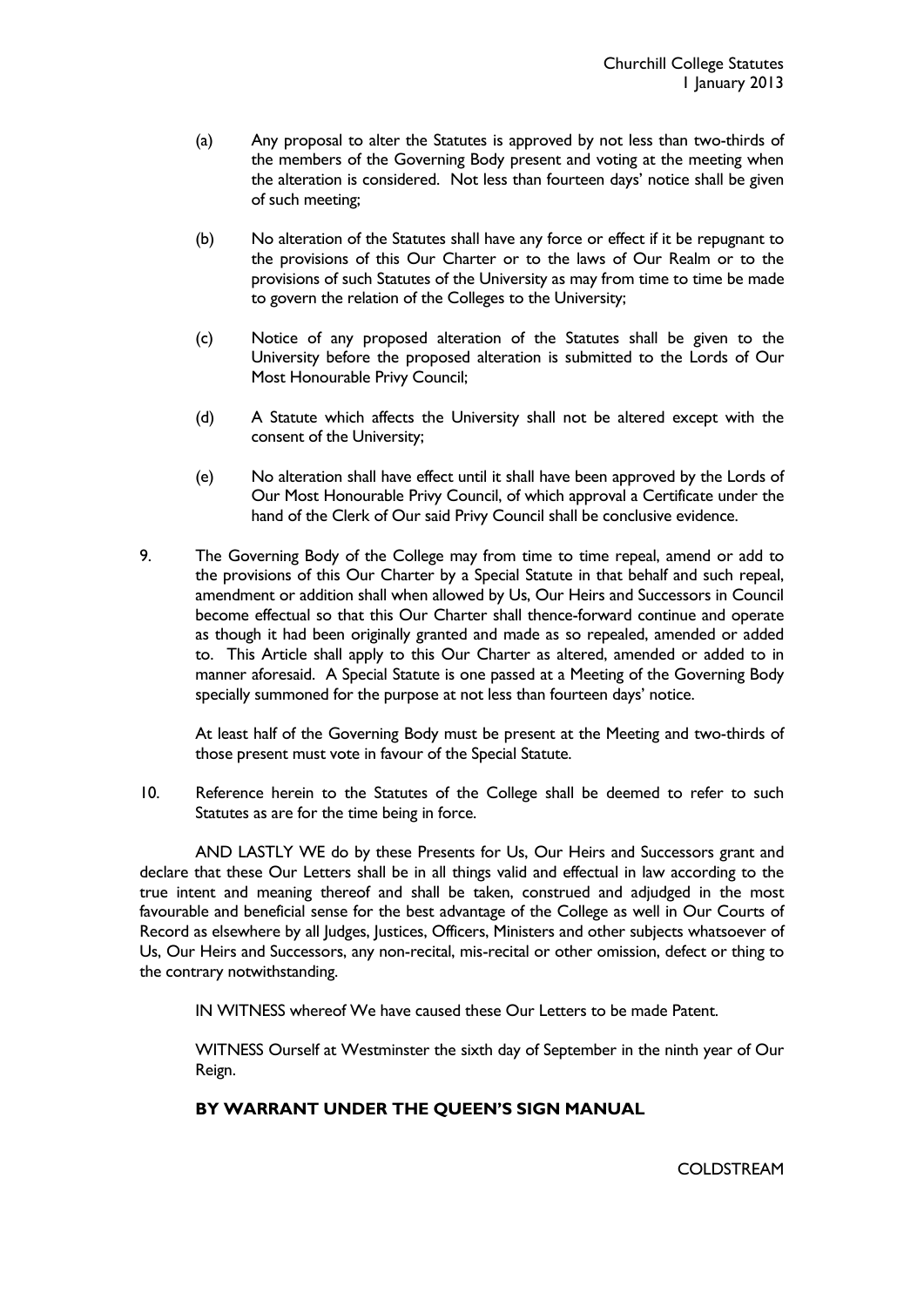*At the Court at Windsor Castle* 

THE 15TH DAY OF MAY 1996

# PRESENT,

# THE QUEEN'S MOST EXCELLENT MAJESTY IN COUNCIL

WHEREAS the Governing Body of Churchill College, in the University of Cambridge, did under the provisions of the Universities of Oxford and Cambridge Act 1923 on the 14th day of December 1995 make a Statute, as set out in the Schedule to this Order, amending the College Statutes:

AND WHEREAS the said Statute has been submitted to Her Majesty in Council and notice of its having been so submitted has been published in the London Gazette, and the said Statute has also been laid before both Houses of Parliament in accordance with the directions contained in the said Act and no Petition or Address against the same has been presented:

NOW, THEREFORE, Her Majesty, having taking the said Statute into consideration, is pleased, by and with the advice of Her Privy Council, to declare and doth hereby declare, Her approval of the same.

*N H Nicholls* 

--oOo--

STATUTE to alter and amend the Statutes of CHURCHILL COLLEGE IN THE UNIVERSITY OF CAMBRIDGE which amending Statute having been duly made at a General Meeting of the Governing Body of the said College specially summoned for the purpose and held on the seventh day of October One Thousand Nine Hundred and Ninety Four (notice of the proposed amending Statute having been given to the University) and having been passed by the votes of not less than two-thirds of the number of persons present and voting is now submitted for the approval of Her Majesty the Queen in Council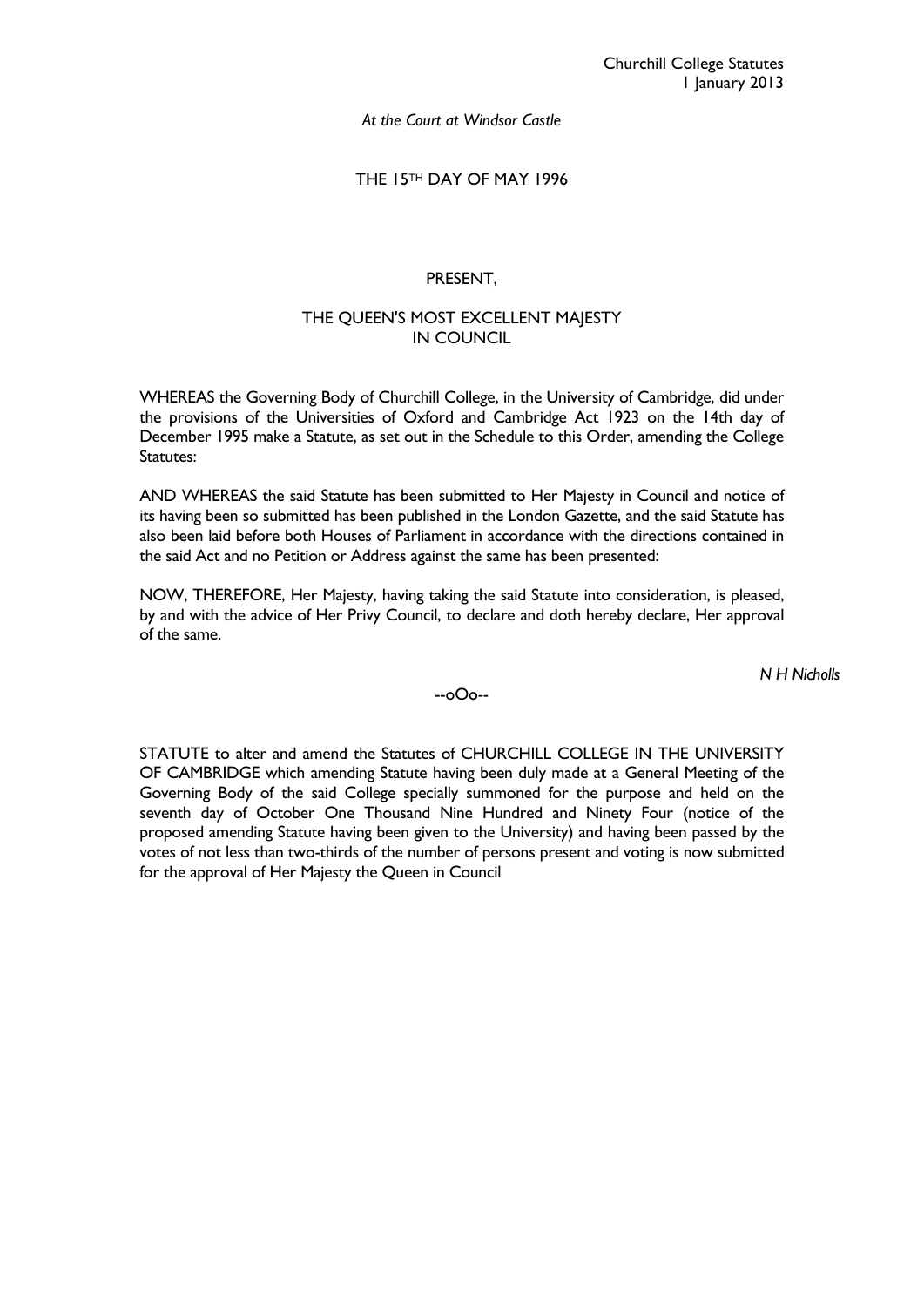### *At the Court at Windsor Castle*

### THE 19TH DAY OF APRIL 2000

## PRESENT,

## THE QUEEN'S MOST EXCELLENT MAJESTY IN COUNCIL

WHEREAS the Governing Body of Churchill College, in the University of Cambridge, has made a Statute amending the College Statutes XXIX and XXXVI, in accordance with the Universities of Oxford and Cambridge Act 1923, and in the form set out in the Schedule to this Order:

AND WHEREAS the Statute has been submitted to her Majesty in Council, and the provisions of the Act relating to publication in the London Gazette and laying before both Houses of Parliament have been complied with:

AND WHEREAS no petition or address has been presented against the Statute:

NOW, THEREFORE, Her Majesty, having taken the Statute into consideration, is pleased, by and with the advice of Her Privy Council, to approve it.

A K Galloway

# --oOo--

STATUTE to alter and amend Statutes XXIX and XXXVI of CHURCHILL COLLEGE IN THE UNIVERSITY OF CAMBRIDGE which amending Statute having been duly made at a General Meeting of the Governing Body of the said College specifically summoned for the purpose and held on the third day of December One Thousand Nine Hundred and Ninety Nine (notice of the proposed amending Statute having been given to the University) and having been passed by the votes of not less than two-thirds of the number of persons present and voting is now submitted for the approval of Her Majesty the Queen in Council.

WE the Master Fellows and Scholars of Churchill College in Cambridge DO HEREBY in pursuance of the power given to us by Section 7 of the Universities of Oxford and Cambridge Act 1923 alter and amend the Statutes in relation to our said College in the following manner:-

THAT the Statutes be amended to read as hereinafter shown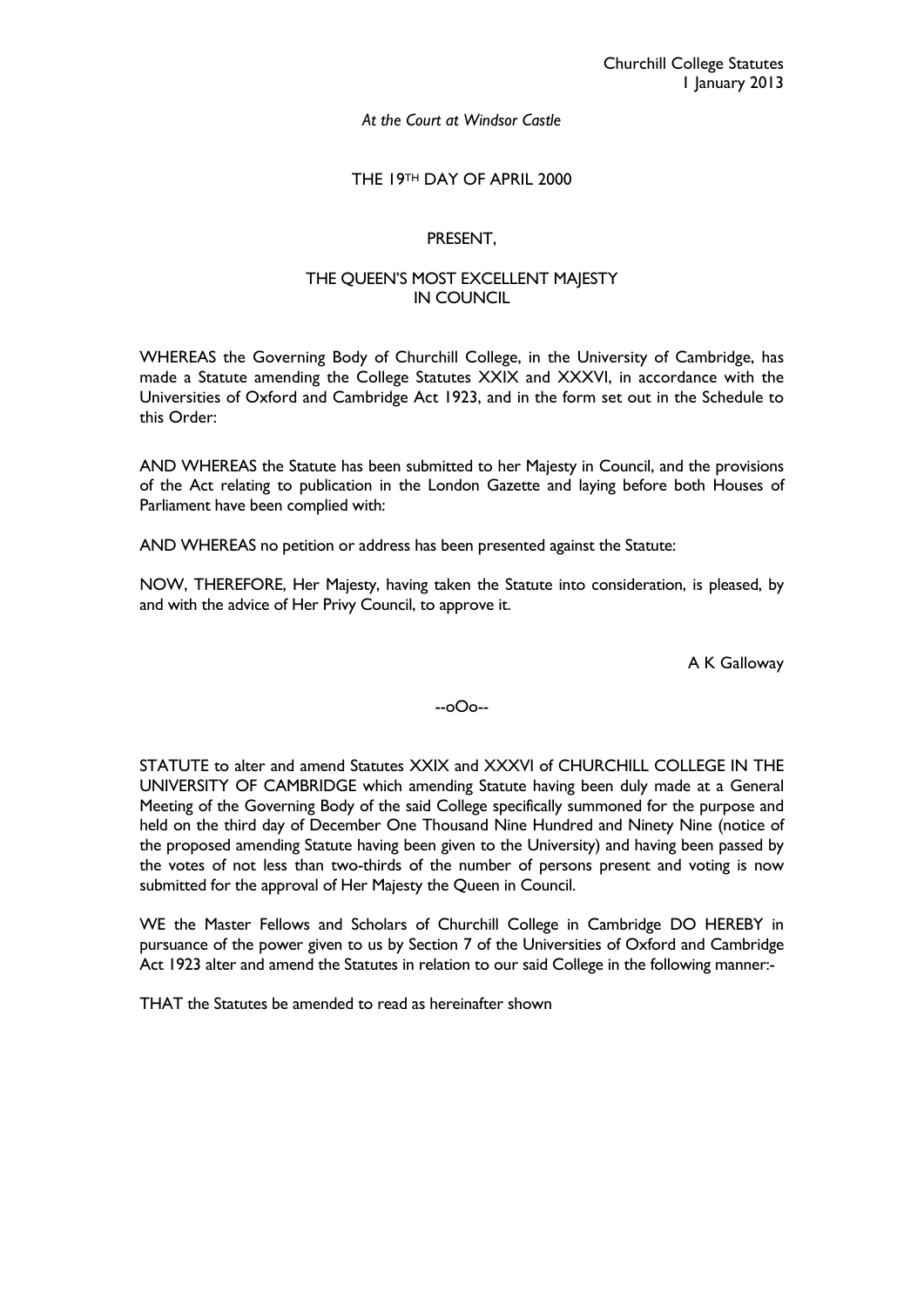# THE 14TH DAY OF MAY 2001

### PRESENT,

### THE QUEEN'S MOST EXCELLENT MAJESTY IN COUNCIL

WHEREAS the Governing Body of Churchill College, in the University of Cambridge, has made a Statute amending the College Statute XIII, in accordance with the Universities of Oxford and Cambridge Act 1923, and in the form set out in the Schedule to this Order:

AND WHEREAS the Statute has been submitted to her Majesty in Council, and the provisions of the Act relating to publication in the London Gazette and laying before both Houses of Parliament have been complied with:

AND WHEREAS no petition or address has been presented against the Statute:

NOW, THEREFORE, Her Majesty, having taken the Statute into consideration, is pleased, by and with the advice of Her Privy Council, to approve it.

A K Galloway

--oOo--

STATUTE to alter and amend Statute XIII of CHURCHILL COLLEGE IN THE UNIVERSITY OF CAMBRIDGE which amending Statute having been duly made at a General Meeting of the Governing Body of the said College specifically summoned for the purpose and held on the first day of December Two Thousand (notice of the proposed amending Statute having been given to the University) and having been passed by the votes of not less than two-thirds of the number of persons present and voting is now submitted for the approval of Her Majesty the Queen in Council.

WE the Master Fellows and Scholars of Churchill College in Cambridge DO HEREBY in pursuance of the power given to us by Section 7 of the Universities of Oxford and Cambridge Act 1923 alter and amend the Statutes in relation to our said College in the following manner:-

THAT the Statute XIII be amended to read as hereinafter shown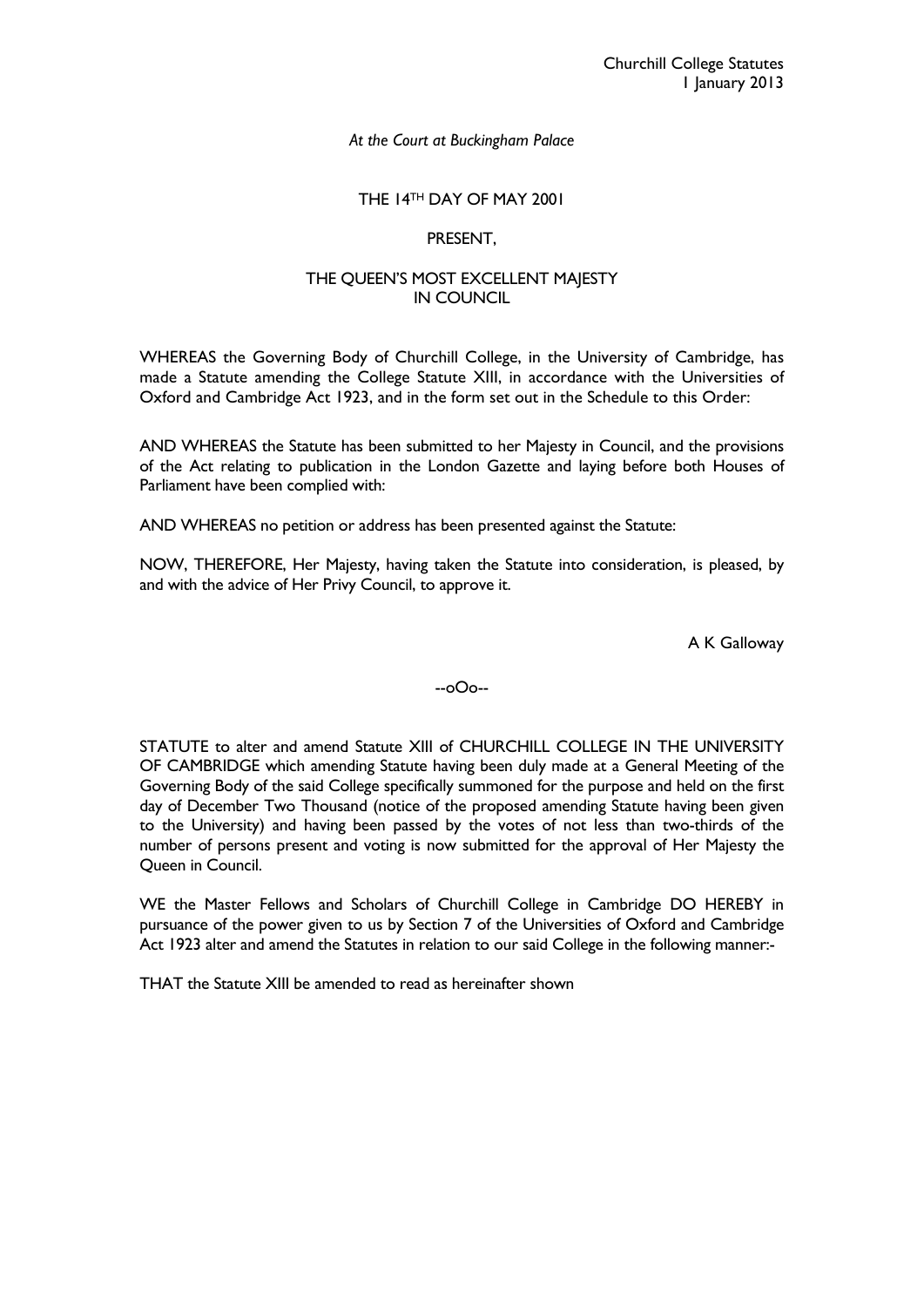

# THE 7th DAY OF FEBRUARY 2007

### PRESENT,

# THE QUEEN'S MOST EXCELLENT MAJESTY IN COUNCIL

The Governing Body of Churchill College, in the University of Cambridge, has made a Statute amending College Statutes XI, XII, XIII, XIV, XVII, XVIII, XX, XXII XXV, XXVI, XXVII, XXXII, XXXIII, XXXIV and XXXV, in accordance with the Universities of Oxford and Cambridge Act 1923, and in the form set out in the Schedule to this Order.

The Statute has been submitted to Her Majesty in Council, and the provisions of the Act relating to publication in the London Gazette and laying before both Houses of Parliament have been complied with.

No petition or address has been presented against the Statute.

Therefore, Her Majesty, having taken the Statute into consideration, is pleased, by and with the advice of Her Privy Council, to approve it.

*Christine Cook* 

--oOo --

STATUTE to alter and amend the Statutes of CHURCHILL COLLEGE IN THE UNIVERSITY OF CAMBRIDGE which amending Statute having been duly made at a General Meeting of the Governing Body of the said College specifically summoned for the purpose and held on the seventeenth day of March Two Thousand and Six (notice of the proposed amending Statute having been given to the University) and having been passed by the votes of not less than twothirds of the number of persons present and voting is now submitted for the approval of Her Majesty the Queen in Council.

WE the Master Fellows and Scholars of Churchill College in Cambridge DO HEREBY in pursuance of the power given to us by Section 7 of the Universities of Oxford and Cambridge Act 1923 alter and amend the Statutes in relation to our said College in the following manner:

THAT Statutes XI, XII, XIII, XIV, XVII, XVIII, XX, XXII, XXV, XXVI, XXVII, XXXII, XXXIII, XXXIV and XXXV be amended to read as hereinafter shown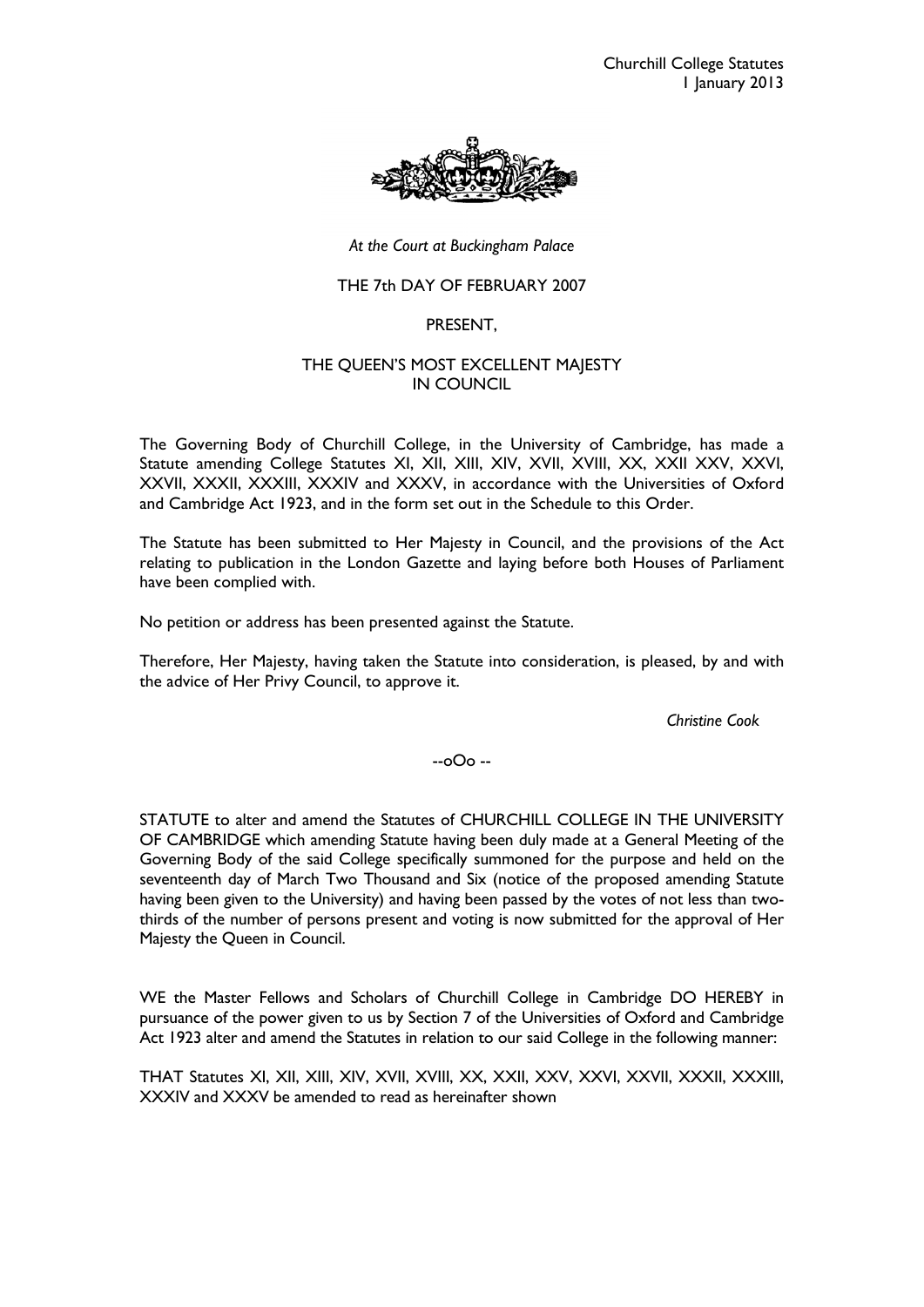

## THE 9th DAY OF DECEMBER 2009

## PRESENT,

# THE QUEEN'S MOST EXCELLENT MAJESTY IN COUNCIL

The Governing Body of Churchill College, in the University of Cambridge, has made a Statute amending College Statute XVII in accordance with the Universities of Oxford and Cambridge Act 1923, and in the form set out in the Schedule to this Order.

The Statute has been submitted to Her Majesty in Council, and the provisions of the Act relating to publication in the London Gazette and laying before both Houses of Parliament have been complied with.

No petition or address has been presented against the Statute.

Therefore, Her Majesty, having taken the Statute into consideration, is pleased, by and with the advice of Her Privy Council, to approve it.

*Judith Simpson* 

### --oOo--

STATUTE to alter and amend Statute XVII.I of CHURCHILL COLLEGE IN THE UNIVERSITY OF CAMBRIDGE which amending Statute having been duly made at a General Meeting of the Governing Body of the said College specifically summoned for the purpose and held on the thirteenth day of March Two Thousand and Nine (notice of the proposed amending Statute having been given to the University) and having been passed by the votes of not less than twothirds of the number of persons present and voting is now submitted for the approval of Her Majesty the Queen in Council.

WE the Master Fellows and Scholars of Churchill College in Cambridge DO HEREBY in pursuance of the power given to us by Section 7 of the Universities of Oxford and Cambridge Act 1923 alter and amend the Statutes in relation to our said College in the following manner:-

THAT the Statute XVII.1 be amended to read as hereinafter shown: